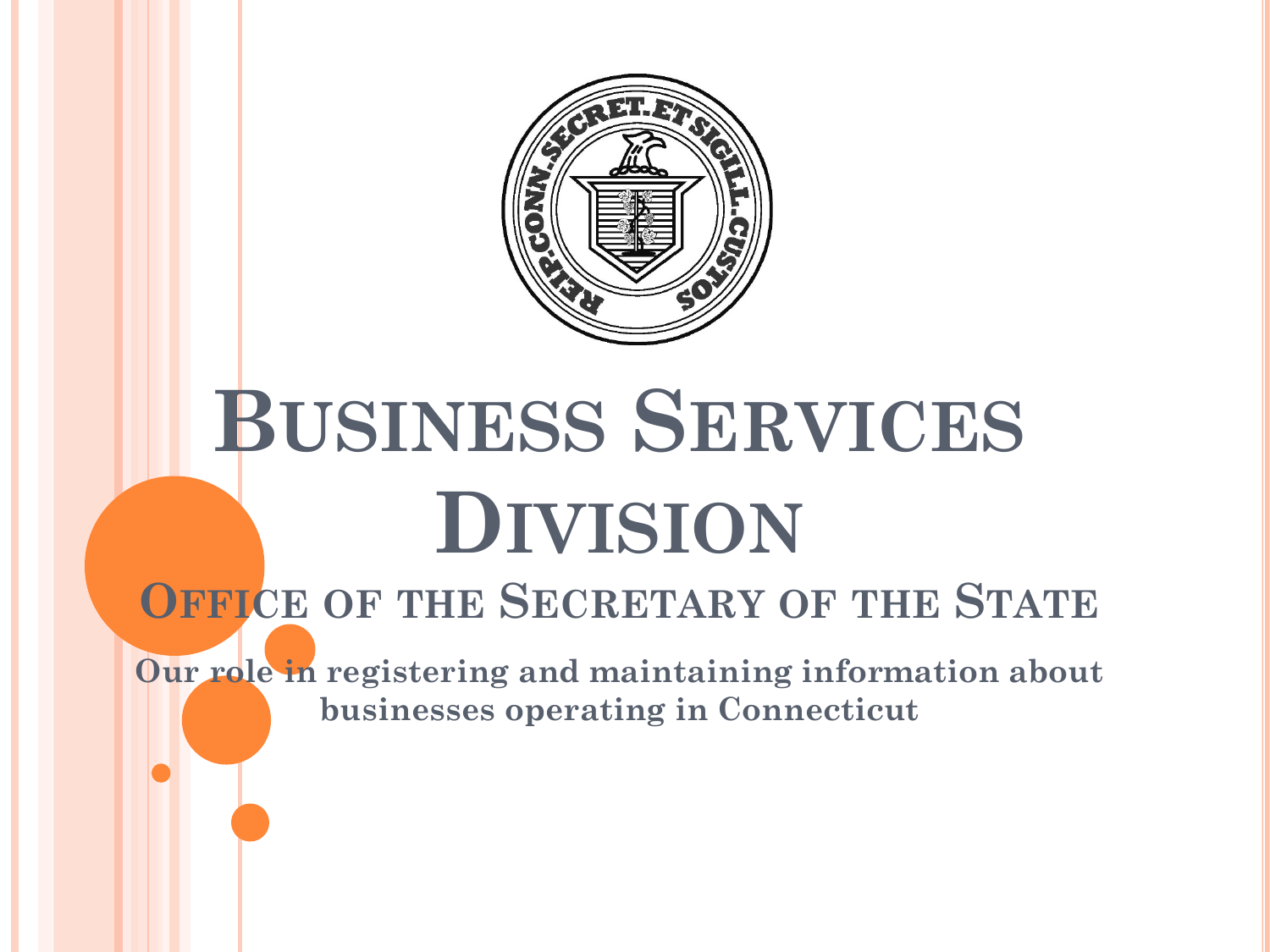

### WHO WE ARE AND WHAT WE DO

- Officially named the "Commercial Recording Division"—operating under a name that better describes what we do.
- **Maintain the record** of birth, major lifetime events and dissolution **of business entities, including the registration of foreign entities** seeking authority to transact business in Connecticut.
- **Maintain the public record** of the **Uniform Commercial Code**
- **Gateway Agency—**Often the **first point of contact** with the State of Connecticut

**Entities include:**

- **Business Corporations**
- **Nonstock Corporations**
- **LLC's •LP's** • **LLP's**
- **Statutory Trusts**

### **High Volume Filing Office**

- Approx. 750K filings/year
- >\$30 million annual revenue in filing fees
- Approx. 300K active entities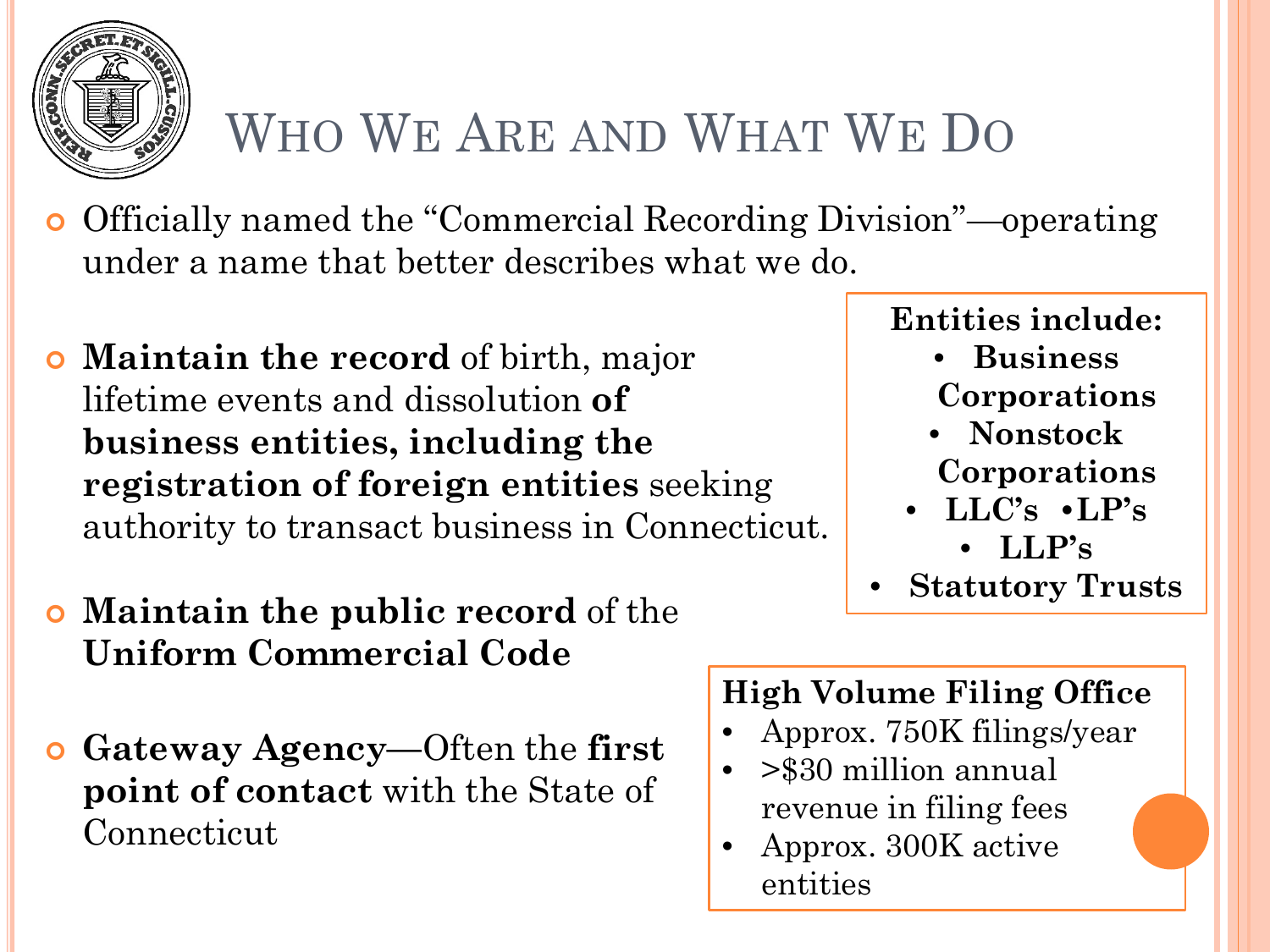

## STATUTORILY PRESCRIBED OPERATIONAL ENVIRONMENT

- Ministerial Role
- ▶ Prescriptive Statutes—little discretion
- Ministerial Standard of Review



**"If a form is properly completed with data in all the required fields, and if the fee is paid, we MUST file the document."**

- Judicial Order required to remove document from record
- $\triangleright$  Statutes establish criminal code violations for fraudulent/harassment filings
- ▶ Statutes provide civil recourse for harmed parties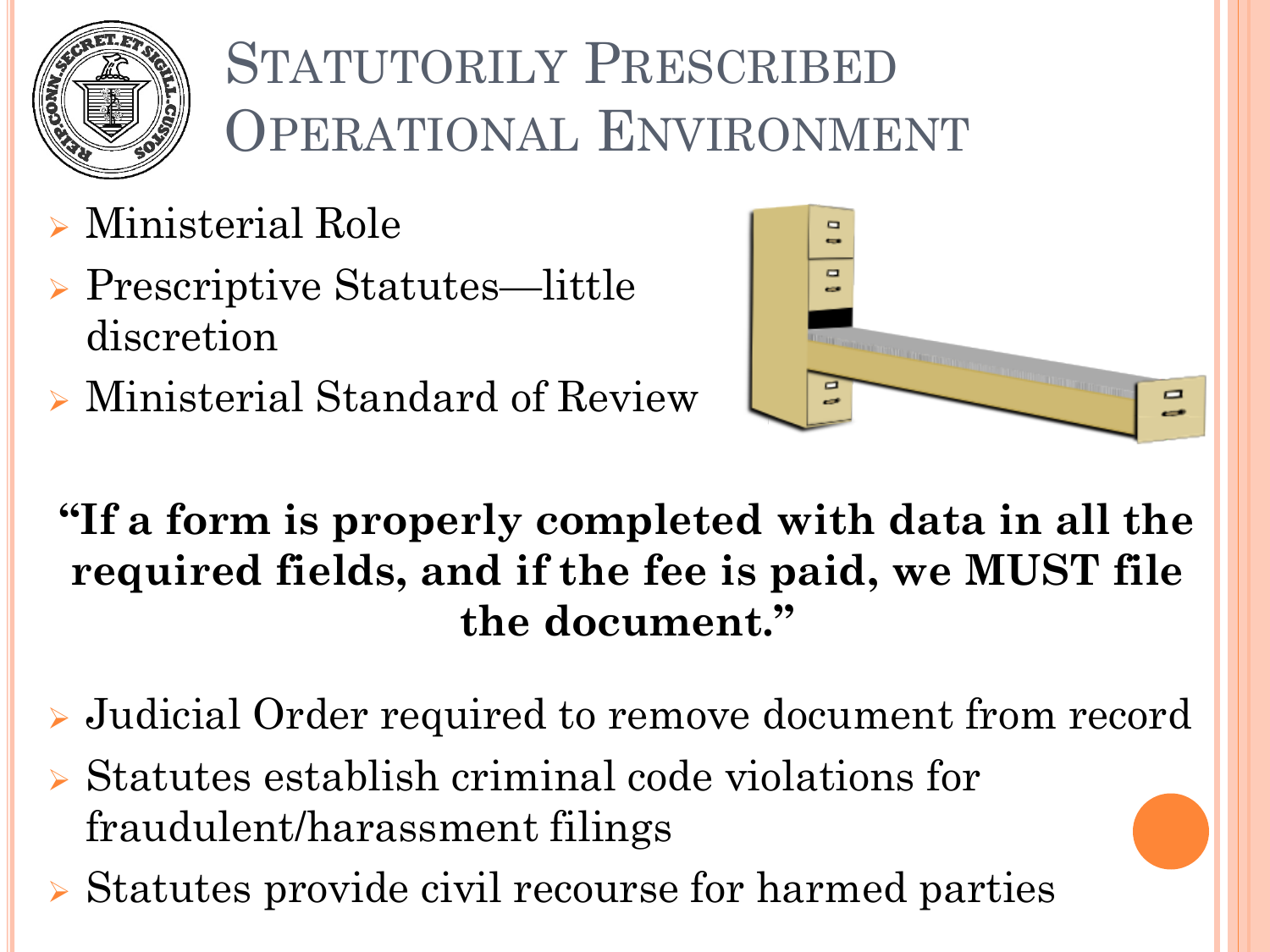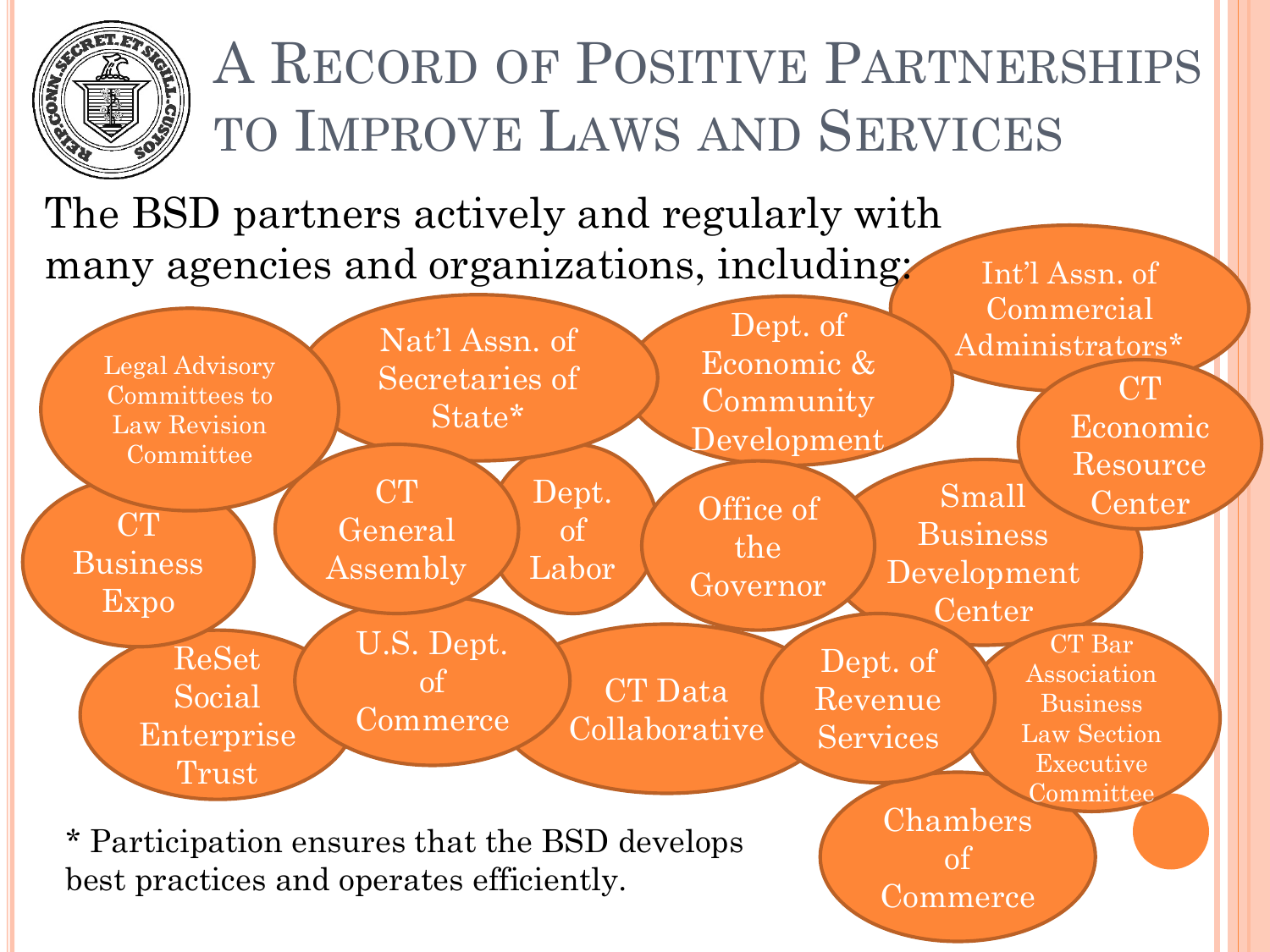

### THE BSD—HARNESSING MODERN TECHNOLOGIES TO DRIVE EFFICIENCY AND CONVENIENCE

# Mandatory Online Filing of Annual Reports <sub>cormative</sub>

- 98% Adoption Rate
- Agency has overcome historic backlogs
- Agency has absorbed 29% staffing reductions through attrition
- Agency can handle increasing volumes of work with stable workforce

#### **Welcome to the Business Startup Tool**

The Business Startup Tool will help you to get your business started in Connecticut on the right footing, using an online tool that leads you easily through all the steps. If you operate an existing foreign entity that is formed under the laws of another jurisdiction, you can also use the Business Startup Tool to register your Certificate of Authority. The Business Startup Tool is brought to you by Secretary of the State Denise W. Merrill.

Connecticut... your business starts here! **Secretary of State Denise Merrill** 

Awardwinning Online **Business** Startup Tool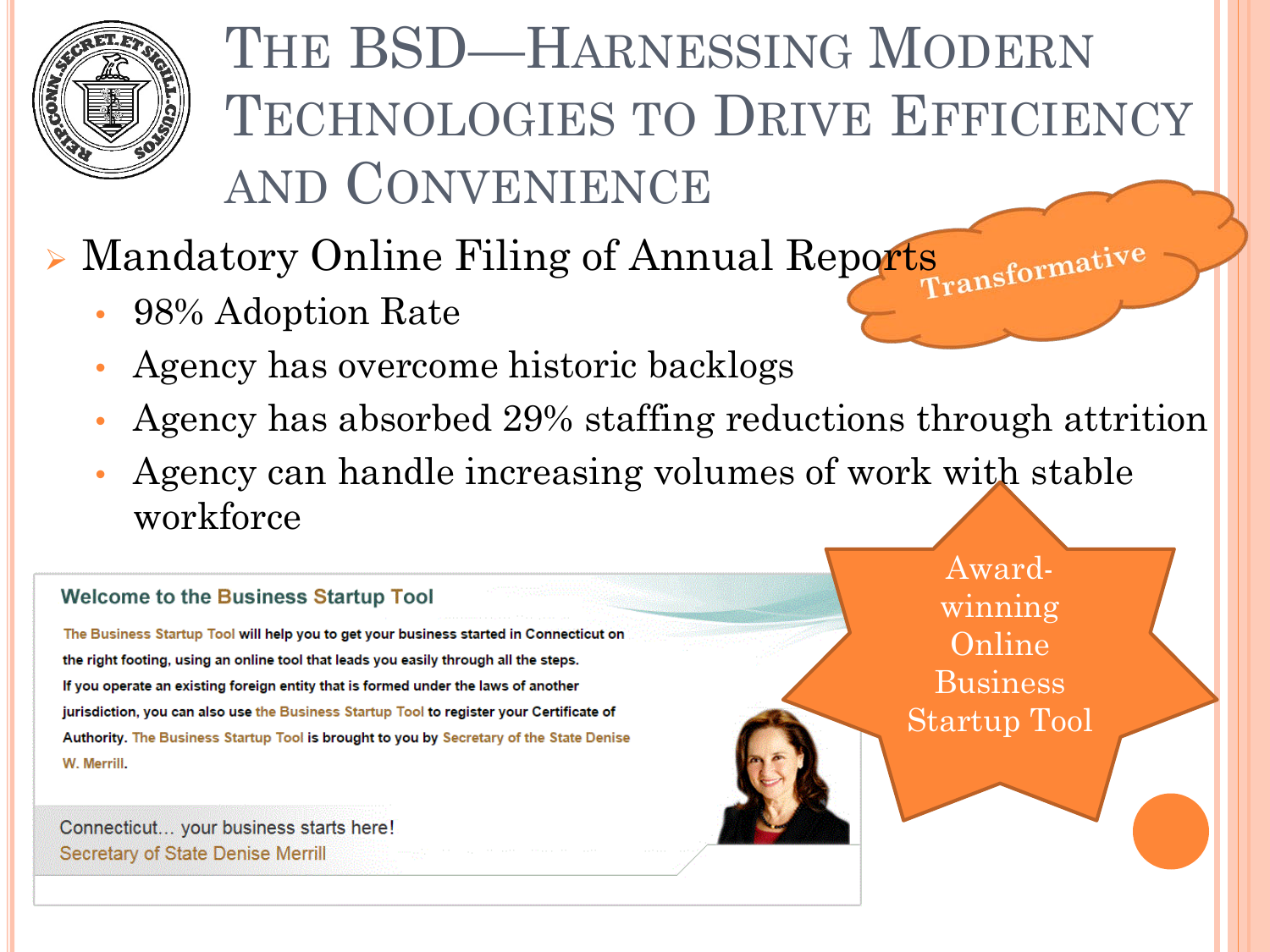

### THE BSD—HARNESSING MODERN TECHNOLOGIES TO DRIVE EFFICIENCY AND CONVENIENCE

An unprecedented level of new online filing options

- Frontloaded the automation of the most popular filings and services, including Certificates of Legal Existence
- All UCC filings are now automated—80%+ online filing rate
- Many more online services to come, including online business formation and registration
- $\triangleright$  Agency has met many significant law changes with timely automation responses
	- Benefit Corporation Act—Database tracks benefit status of domestic corporations
	- CETA—Connecticut Entity Transaction Act—a businessfriendly law
	- UCC Revised Article 9
	- Amendments to the CBCA (CT Business Corporation Act)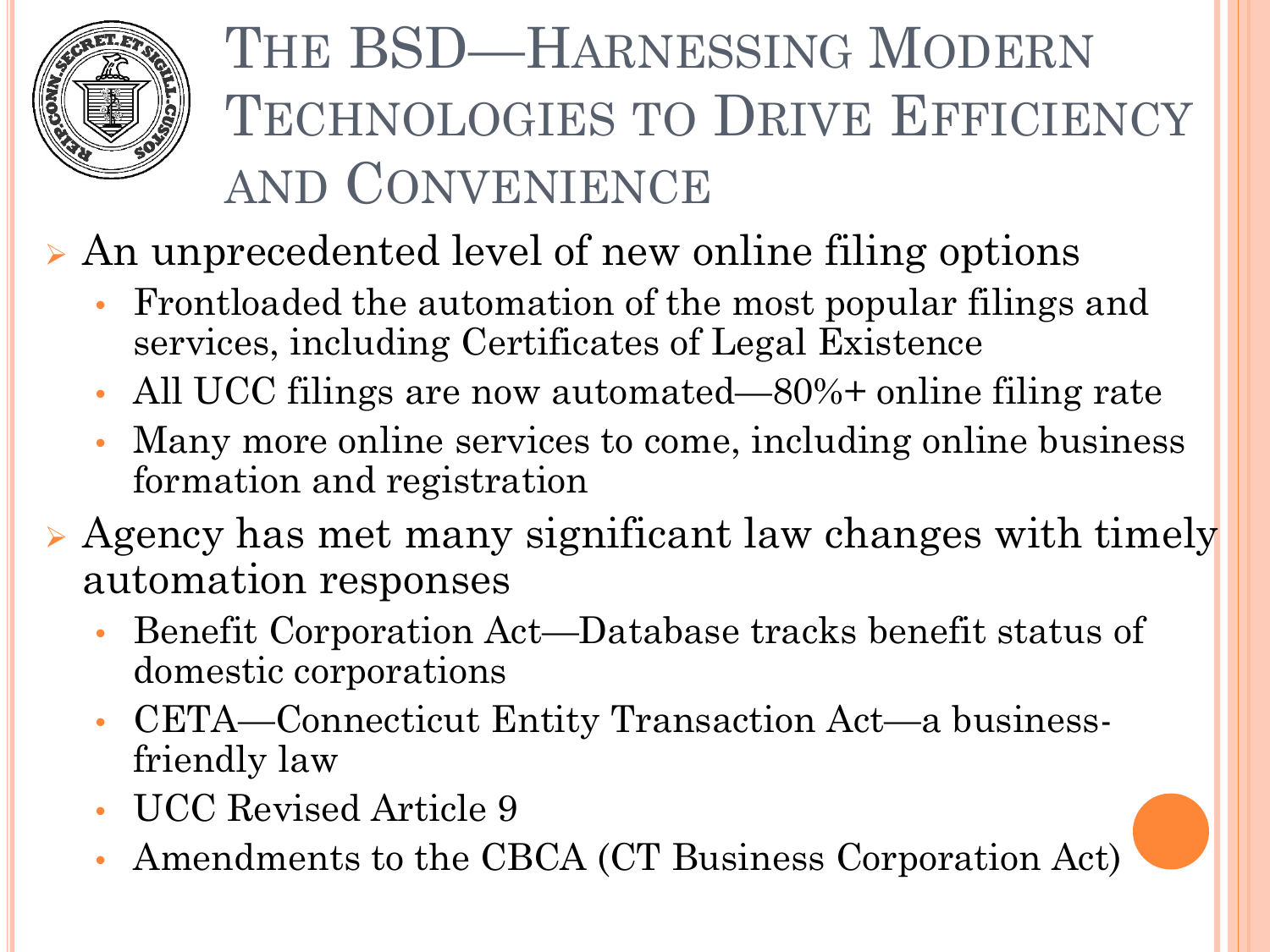

CHALLENGES FACING THE BSD (RELATIVE TO THE COMMISSION'S WORK)

All challenges are resource-based

- Transitioning from heavy volume paper filing office to a largely automated filing office with heavy phone traffic and assisting customers with online filing navigational issues
	- <sup>o</sup> Need to update our staffing model over time to meet the new mission
	- <sup>o</sup> Call center; multi-task
- More complex legal filings (CETA)—Will need additional attorney and para-professional positions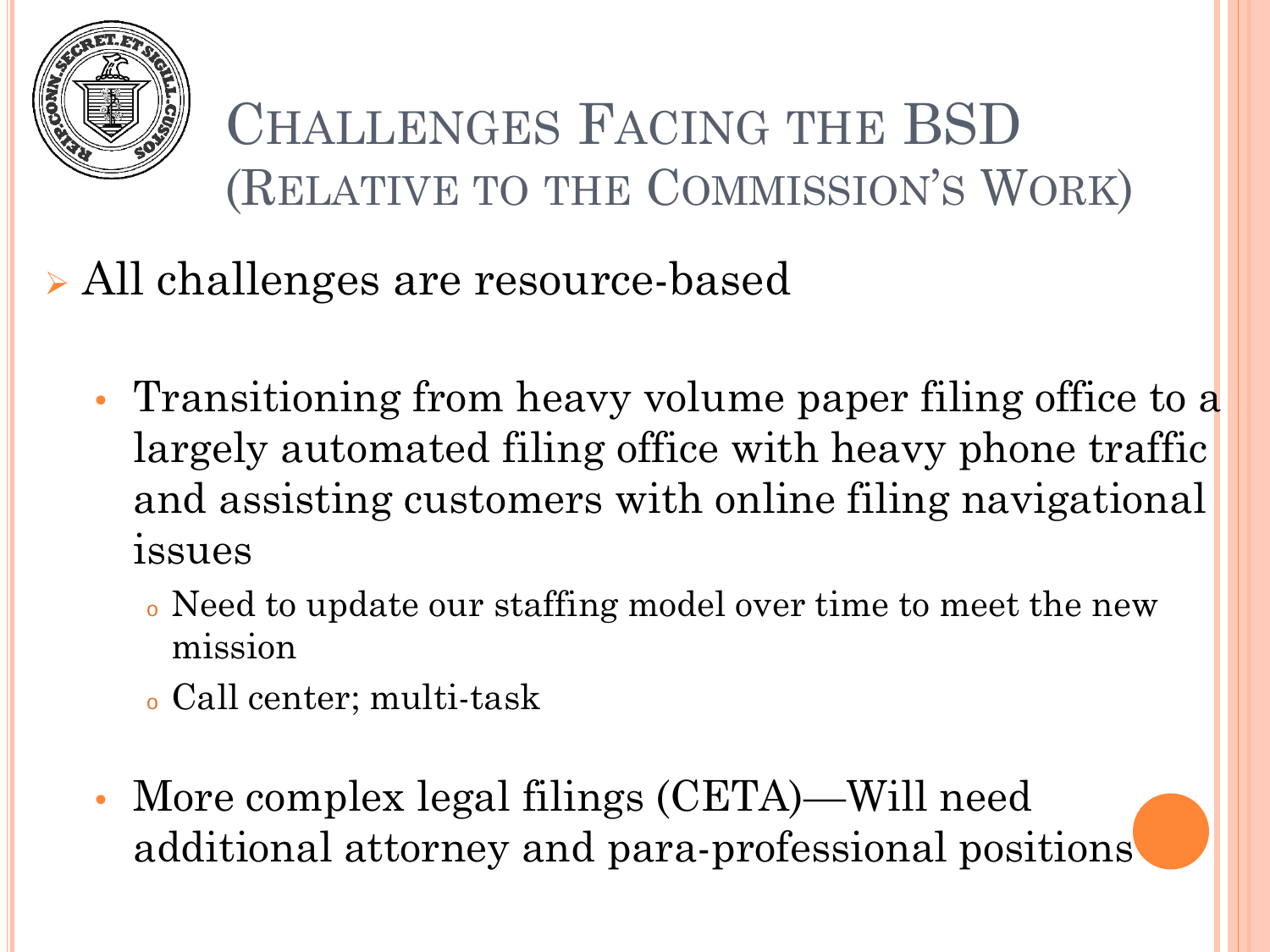

### CHALLENGES FACING THE BSD (RELATIVE TO THE COMMISSION'S WORK)

- Development of the Online Business App (CONCORD) lagged due to inconsistent funding in past
	- <sup>o</sup> Some IT funding in 2011 helped
	- <sup>o</sup> Will need funding to grow system to match DE
- BSD's automation and online functions are constrained by the interface with state-wide IT infrastructure
	- <sup>o</sup> May require upgrade in server capacity to match DE's system in terms of processing speed and service.
- **Competing with Delaware requires commitment of resources on par with that state.**